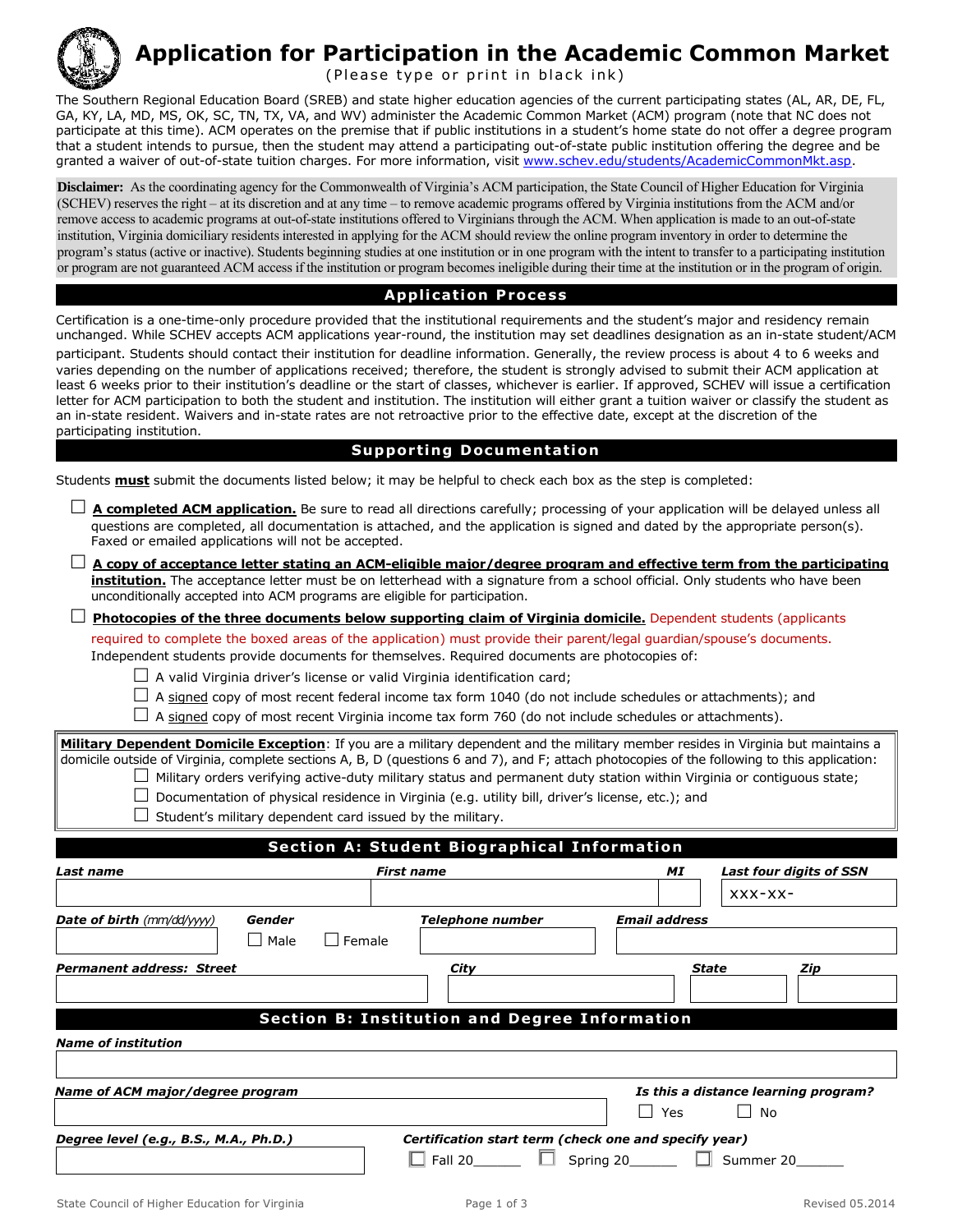|                                                                                                    | To(mm/dd/yyyy) Street |                                                                                                                                                                                                                                                                                          |                         | 2. Where have you, the student, lived in the last two years? List current address first. Include dates.<br>City | State     | Zip       |
|----------------------------------------------------------------------------------------------------|-----------------------|------------------------------------------------------------------------------------------------------------------------------------------------------------------------------------------------------------------------------------------------------------------------------------------|-------------------------|-----------------------------------------------------------------------------------------------------------------|-----------|-----------|
| <b>From</b> ( $\text{mm}/\text{dd}/\text{yyy}$ )                                                   | <b>Today</b>          |                                                                                                                                                                                                                                                                                          |                         |                                                                                                                 |           |           |
| $\overline{\phantom{0}}$                                                                           |                       |                                                                                                                                                                                                                                                                                          |                         |                                                                                                                 |           |           |
|                                                                                                    |                       |                                                                                                                                                                                                                                                                                          |                         |                                                                                                                 |           |           |
|                                                                                                    |                       |                                                                                                                                                                                                                                                                                          |                         |                                                                                                                 |           |           |
|                                                                                                    |                       | 3. Have you, the student, always resided in Virginia?<br>If "No," when did you most recently move to Virginia and why?                                                                                                                                                                   | Yes<br>No.              |                                                                                                                 |           |           |
| mm/dd/yyyy                                                                                         |                       |                                                                                                                                                                                                                                                                                          |                         |                                                                                                                 |           |           |
|                                                                                                    |                       |                                                                                                                                                                                                                                                                                          |                         |                                                                                                                 |           |           |
| 4. Are you, the student, married?                                                                  |                       | Yes<br>No<br>$\Box$<br>$\Box$<br>If "No," go to question 5; if "Yes," respond to questions 4A and 4B below.                                                                                                                                                                              |                         |                                                                                                                 |           |           |
| 4A.                                                                                                |                       | Do you wish to claim eligibility based on your spouse's domicile?                                                                                                                                                                                                                        |                         | l l Yes<br>No                                                                                                   |           |           |
| 4B.                                                                                                |                       | If "Yes," does your spouse provide more than 50% of your financial support?                                                                                                                                                                                                              |                         | $\Box$ Yes                                                                                                      | $\Box$ No |           |
|                                                                                                    |                       | If you answered "Yes" to both questions 4A and 4B, do not complete the remainder of Section C; continue on<br>to Section D and complete both the unboxed "Student" and boxed "Parent/Legal Guardian/Spouse" areas of the<br>remainder of the application with your spouse's information. |                         |                                                                                                                 |           |           |
|                                                                                                    |                       | If you answered "No" to question either 4A or 4B, do not complete the remainder of Section C; skip to Section                                                                                                                                                                            |                         |                                                                                                                 |           |           |
|                                                                                                    |                       | E and complete only the unboxed "Student" areas of the remainder of the application.                                                                                                                                                                                                     |                         |                                                                                                                 |           |           |
|                                                                                                    |                       | 5. Do any of the following characteristics apply to you, the student? (Check all that apply.)                                                                                                                                                                                            |                         |                                                                                                                 |           |           |
|                                                                                                    |                       | Age 24 or older as of first day of term in which you plan to enroll                                                                                                                                                                                                                      |                         | Both parents deceased with no adoptive/legal guardian                                                           |           |           |
|                                                                                                    |                       | Ward of the court or was a ward of the court until age 18                                                                                                                                                                                                                                |                         | Post-baccalaureate student; provide date baccalaureate                                                          |           |           |
|                                                                                                    |                       | Veteran or active-duty member of the U.S. Armed Forces                                                                                                                                                                                                                                   |                         | degree awarded.                                                                                                 |           |           |
|                                                                                                    |                       | Parent/legal guardian did not provide substantial financial support<br>and did not claim me as a tax dependent for the past year                                                                                                                                                         |                         | Have legal dependents other than spouse                                                                         |           |           |
|                                                                                                    |                       | If you did not check any of the characteristics in question 5 above, continue on to Section D and complete<br>both the unboxed "Student" and boxed "Parent/Legal Guardian/Spouse" areas of the remainder of the application                                                              |                         |                                                                                                                 |           |           |
|                                                                                                    |                       | with your parent/legal quardian's information.                                                                                                                                                                                                                                           |                         |                                                                                                                 |           |           |
|                                                                                                    |                       | If you checked any of the characteristics in question 5 above, do not complete Section D; skip to Section E<br>and complete only the unboxed "Student" areas of the remainder of the application.                                                                                        |                         |                                                                                                                 |           |           |
|                                                                                                    |                       | Section D: Parent/Legal Guardian/Spouse Information                                                                                                                                                                                                                                      |                         |                                                                                                                 |           |           |
|                                                                                                    |                       | 6. I am providing information and required supporting documentation (see page 1) in the boxed areas of the                                                                                                                                                                               |                         |                                                                                                                 |           |           |
|                                                                                                    |                       |                                                                                                                                                                                                                                                                                          |                         |                                                                                                                 |           |           |
|                                                                                                    | <b>First name</b>     | МI                                                                                                                                                                                                                                                                                       | <b>Telephone number</b> | <b>Email address</b>                                                                                            |           |           |
|                                                                                                    |                       |                                                                                                                                                                                                                                                                                          |                         |                                                                                                                 |           |           |
|                                                                                                    |                       | Father<br>Mother                                                                                                                                                                                                                                                                         | Legal Guardian          | Spouse                                                                                                          |           |           |
|                                                                                                    |                       | If "Legal Guardian," attach a copy of court documentation to verify legal guardianship of the student, to this application.                                                                                                                                                              |                         |                                                                                                                 |           |           |
|                                                                                                    |                       | 8. Is your parent/legal guardian/spouse a U.S. Citizen or U.S. National?                                                                                                                                                                                                                 |                         | $\Box$ Yes<br>∣ No                                                                                              |           |           |
|                                                                                                    |                       | If "No," attach a copy of his or her INS documentation, including the classification and expiration date, to this application.                                                                                                                                                           |                         |                                                                                                                 |           |           |
|                                                                                                    |                       | 9. Where has your parent/legal guardian/spouse lived in the last two years? List current address first. Include dates.                                                                                                                                                                   |                         |                                                                                                                 |           |           |
|                                                                                                    | $To$ ( $mm/dd$ /yyyy) | Street                                                                                                                                                                                                                                                                                   |                         | City                                                                                                            |           | State Zip |
|                                                                                                    | <b>Today</b>          |                                                                                                                                                                                                                                                                                          |                         |                                                                                                                 |           |           |
|                                                                                                    |                       |                                                                                                                                                                                                                                                                                          |                         |                                                                                                                 |           |           |
| remainder of this application for:<br>Last name<br>7. Relationship to student:<br>From (mm/dd/yyy) |                       |                                                                                                                                                                                                                                                                                          |                         |                                                                                                                 |           |           |